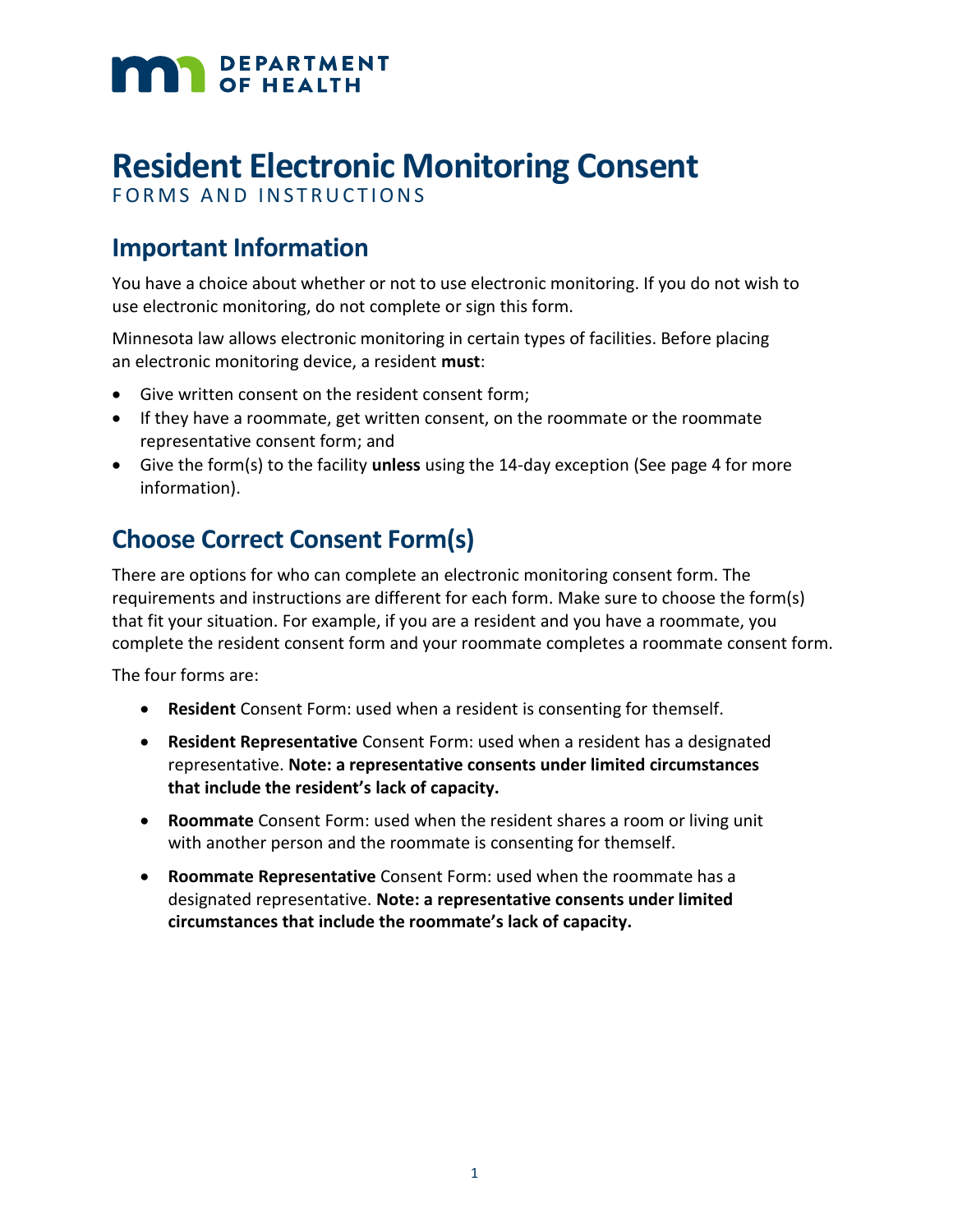## **Questions**

If you have questions, you can use any of the resources below:

- A staff member at your facility
- The Office of Ombudsman for Long-Term Care
	- o Phone: 651-431-2555 or 1-800-657-3591
	- o Email: [e.monitoring.ooltc@state.mn.us](mailto:e.monitoring.ooltc@state.mn.us)
- The Minnesota Department of Health
	- o Phone: 651-201-4101
	- o Email: [health.fpc-web@health.state.mn.us](mailto:health.fpc-web@health.state.mn.us)
- Minnesota Statute §144.6502

## **Instructions for completing the form(s):**

#### Identification

• Print identifying information.

#### Device

- Print the make or brand name of the device.
- Enter the model number.
- Mark each box that describes something your device does.
- If you mark "Device records" or "Device broadcasts/streams," print the names and relationships of all people who will have access to the recording or streaming, for example:
	- o Mary Bunyan, daughter
	- o John Minnesota, friend

#### Conditions and Restrictions

Carefully consider if you want conditions or restrictions about when or how to use the device.

- If you want an electronic monitoring device and do not want any conditions or restrictions on when or how it is used, mark the box stating: "I choose electronic monitoring with no conditions or restrictions."
- If you choose to have conditions and restrictions about when or how to use the device, mark the box stating: "I choose electronic monitoring with the conditions marked below."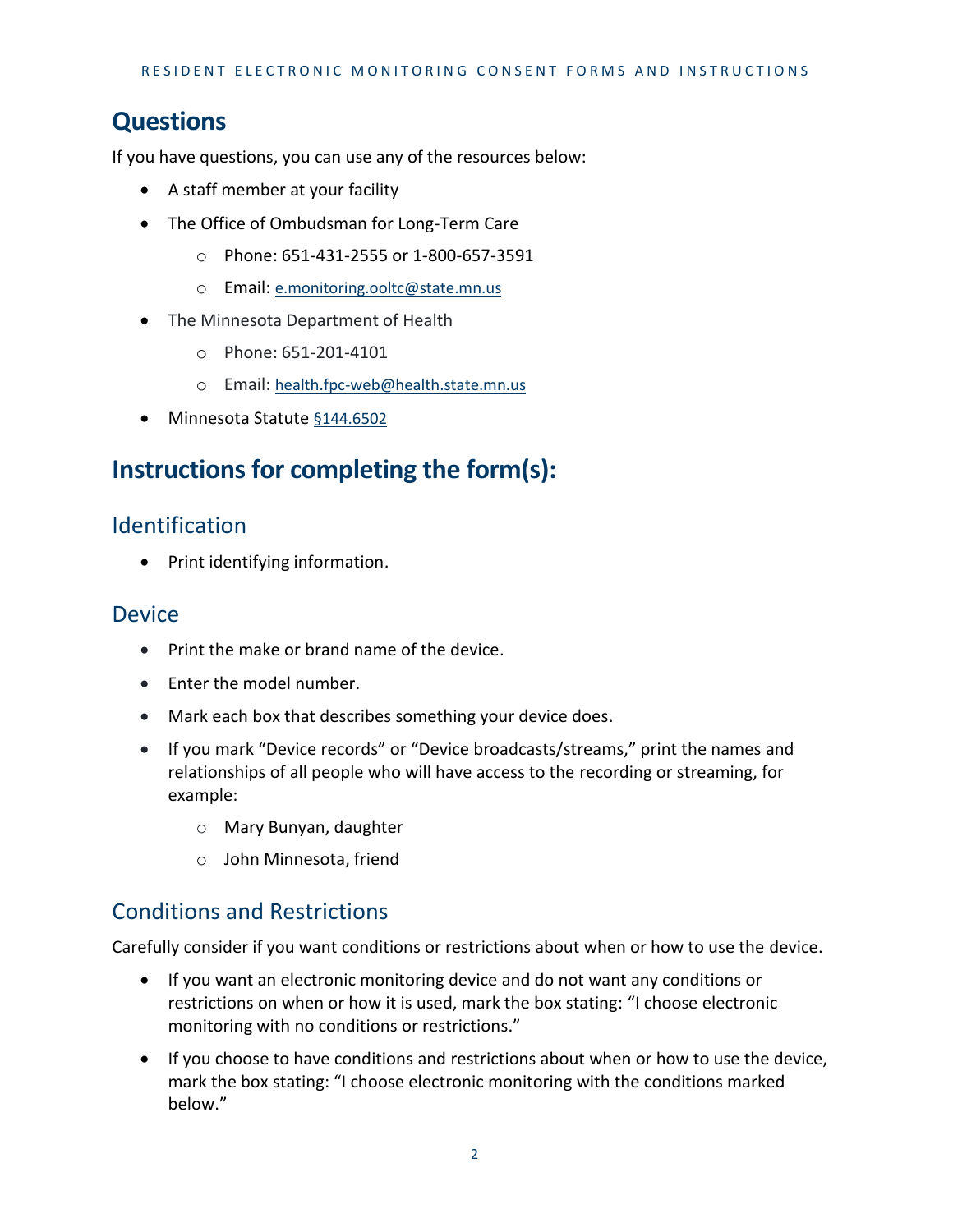- o Review the list of conditions and mark the box before each condition you want.
	- If you choose "Turn off the device for the duration of a visit," mark a box for each type of visitor for whom you want the device turned off. If you choose "Other visitor(s)," print specific titles or names. You may want to say "All visitors" or mark the "All visitors" box.
	- You may choose other conditions or restrictions not specifically listed. If you have conditions or restrictions not on the list, mark the box "Any other condition or restriction on the use of an electronic monitoring device." Describe the condition or restriction on the line(s).

#### Understanding

This section has important statements. Read them carefully. If you know what the statement means, continue to the signature section. If you are not sure what a statement means, do not sign the form yet. Ask someone to explain the statement to you first. When you understand what it means, go to the signature section.

#### **Signature**

- Sign your name and enter the date.
- Give the completed consent form(s) you, your representative, your roommate and/or your roommate's representative signed to your facility, (unless you are using the 14-day exception, explained below).
- Unless you are using the 14-day exception, you may begin monitoring after you have given all the completed forms to the facility.

## Withdrawing Consent for Electronic Monitoring

#### **\*\*Only fill out this section if you give consent and later want to withdraw your consent for electronic monitoring\*\***

After you fill out a consent form and give it to your facility, you can take away your consent at any time. To remove your consent, ask your facility to give you back the form.

- Sign your name and enter the date in the section for withdrawing consent.
- Give the form back to the facility.

#### **Special Instructions for 14-Day Exception to Notifying the Facility about Electronic Monitoring**

There are situations when you do **not** need to notify the facility before you start using your electronic monitoring device. If the resident:

1. Fears retaliation by the facility;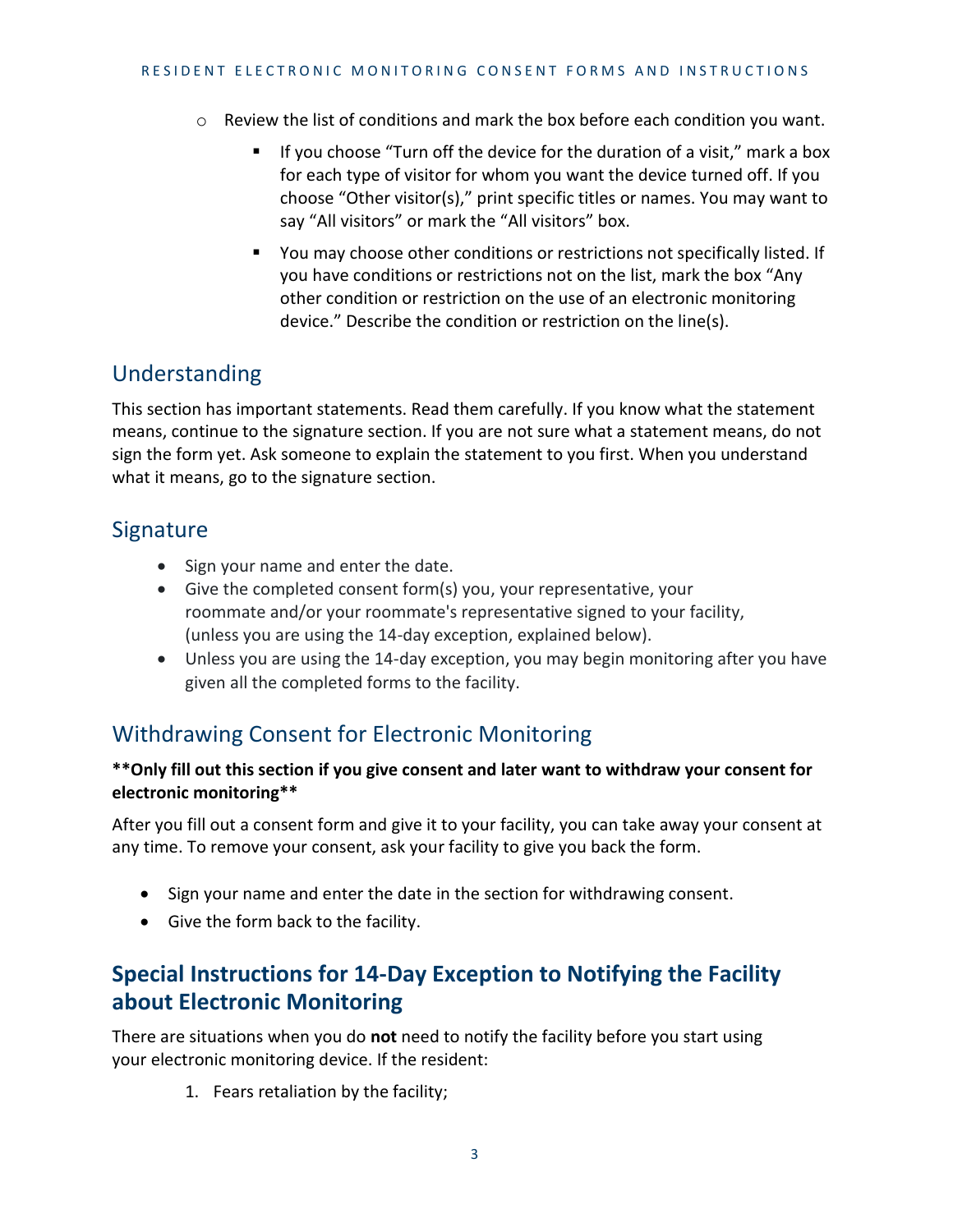- 2. Did not receive a timely written response from the facility to a concern the resident gave the facility in writing, and that concern leads you to want to use an electronic monitoring device; **or**
- 3. Already reported concerns to the Minnesota Adult Abuse Reporting Center or the police, and those concerns lead you to want to use an electronic monitoringdevice.

If one of the three exceptions above applies:

- You can place and use the device for **up to 14 days** without notifying the facility.
- You **must** still complete the resident consent form.
- You **must** timely send a completed copy of the Resident Consent Form to the Office of Ombudsman for Long-Term Care (Ombudsman).
- Keep the original completed Resident Consent Form.
- If your reason for using the exception is fear of retaliation, you are required to report suspected maltreatment recorded on your device to the Minnesota Adult Abuse Reporting Center (MAARC), the police or both. The MAARC phone number is **1-844- 880-1574**.
- If you obtain evidence from the electronic monitoring device that suspected maltreatment occurred, contact the Minnesota Adult Abuse Reporting Center, the police or both. The MAARC phone number is **1-844-880-1574.**
- If you use electronic monitoring for more than 14 days, give the original form to the facility by the 15th day.

## Using the 14-Day Exception with a Roommate

If you have a roommate:

- Your roommate or their representative must consent before you begin electronic monitoring.
- When you send a copy of the Resident Consent Form to the Ombudsman, also send a completed copy of the Roommate Consent Form to the Ombudsman.
- If you use electronic monitoring for more than 14 days, give the original forms to the facility by the 15th day.
- If you use the 14-day exception and a new roommate moves in during the 14 days, you must stop using the electronic monitoring device.
- Before using it again, you must obtain a written consent from the new roommate to use electronic monitoring. Send your new roommate's consent form to the Ombudsman for the remainder of the 14 days. If you use electronic monitoring for more than 14 days, give your consent form and the consent forms of your previous and new roommate to the facility by the  $15<sup>th</sup>$  day.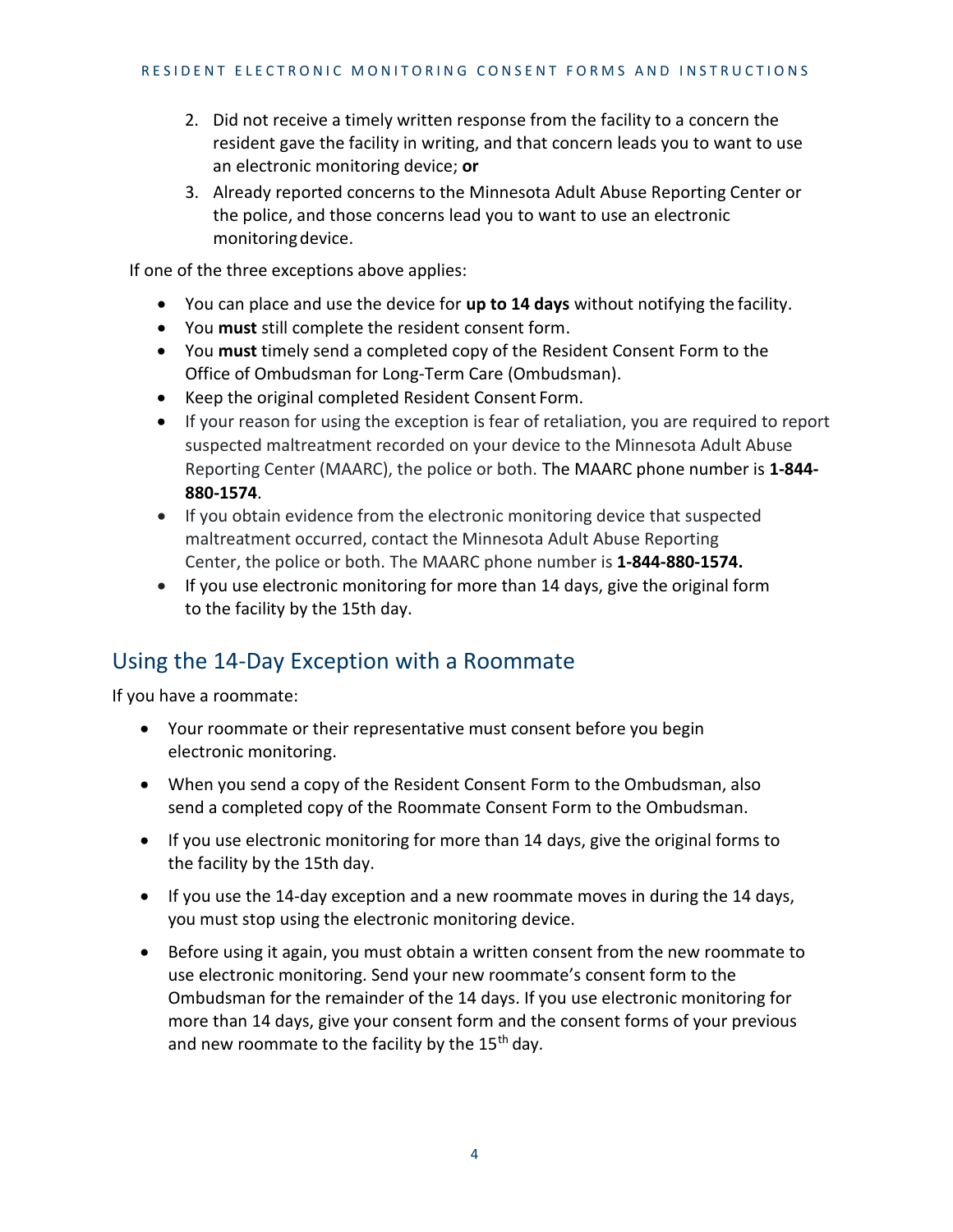If your new roommate does **not** consent to use electronic monitoring in the room or living unit, you **must** stop electronic monitoring. If you do not remove or disable the device, the facility must remove the electronic monitoring device.

## Understanding Related to 14-Day Exception

This section has important statements. If you know what the statements mean, continue to the signature section. If you are not sure what a statement means, do not sign the consent yet. Ask someone to explain the statement to you first. When you understand what it means, continue to the signature section.

#### Signature on 14-Day Exception Form

- If you agree to use an electronic monitoring device in your room or living unit and want to use the 14-day exception, sign your name and enter the date.
- Send a copy of the entire completed consent form to the Office of Ombudsman for Long-Term Care. Keep the original form(s) in your possession for up to 14days.
- Give the original form(s) to the facility by the 15<sup>th</sup> day.

#### Questions about the 14-Day Exception

The Ombudsman provides advocacy services to residents. You may contact the Ombudsman at 651-431-2555 or 1-800-657-3591 to discuss electronic monitoring or the concerns prompting you to place the electronic monitoring device. If you want the Ombudsman to contact you, enter your contact information:

- Write a phone number where they can call you and include the area code
- Write an email address where they can write to you
- Write another way they can contact you or someone you trust

INSTRUCTIONS END HERE. FORM(S) TO BE COMPLETED FOLLOW ON NEXT PAGE.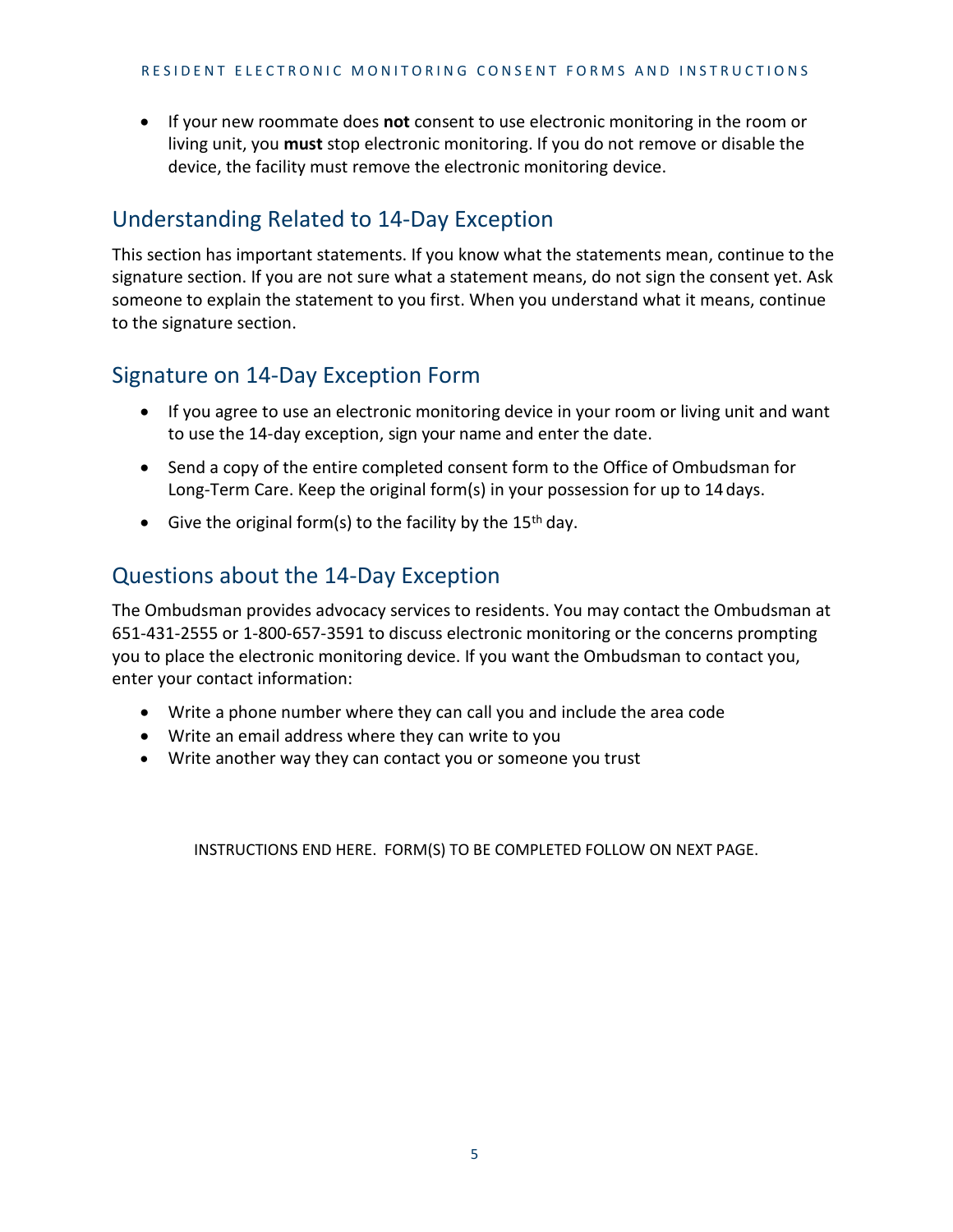## **Resident Electronic Monitoring Consent Form**

#### Identification

|                                                       | Room or living unit identification <b>contains the contract of the contract of the contract of the contract of the contract of the contract of the contract of the contract of the contract of the contract of the contract of t</b> |
|-------------------------------------------------------|--------------------------------------------------------------------------------------------------------------------------------------------------------------------------------------------------------------------------------------|
| <b>Electronic Monitoring Device</b>                   |                                                                                                                                                                                                                                      |
| Make/Brand: ____________________________              |                                                                                                                                                                                                                                      |
| Type: (check all that apply)                          |                                                                                                                                                                                                                                      |
| $\Box$ Device captures video<br>$\Box$ Device records | $\Box$ Device captures audio<br>$\Box$ Device broadcasts/streams                                                                                                                                                                     |
|                                                       | If the device records or streams, who will have access? List the name(s) of who will have access:                                                                                                                                    |

\_\_\_\_\_\_\_\_\_\_\_\_\_\_\_\_\_\_\_\_\_\_\_\_\_\_\_\_\_\_\_\_\_\_\_\_\_\_\_\_\_\_\_\_\_\_\_\_\_\_\_\_\_\_\_\_\_\_\_\_\_\_\_\_\_\_\_\_\_\_\_\_\_\_\_\_\_\_

#### Conditions and Restrictions

 $\Box$  I choose electronic monitoring with no conditions or restrictions

 $\Box$  I choose electronic monitoring with the conditions marked below:

 $\Box$  Prohibit audio recording

 $\Box$  Prohibit video recording

 $\Box$  Prohibit broadcasting/streaming of audio or video

 $\Box$  Turn off the electronic monitoring device or block the visual recording component of the electronic monitoring device for the duration of an exam or procedure by a health care professional

 $\Box$  Turn off the electronic monitoring device or block the visual recording component of the electronic monitoring device while dressing, bathing or toileting

 $\Box$  Turn off the electronic monitoring device for the duration of a visit with the following:

- $\square$  Spiritual adviser/clergy
- □ Ombudsman

□ Attorney

 $\square$  Financial planner

 $\Box$  Intimate partner

 $\Box$  Other visitor(s):

□ All visitors

 $\Box$  Any other condition or restriction on the use of the electronic monitoring device:

\_\_\_\_\_\_\_\_\_\_\_\_\_\_\_\_\_\_\_\_\_\_\_\_\_\_\_\_\_\_\_\_\_\_\_\_\_\_\_\_\_\_\_\_\_\_\_\_\_\_\_\_\_\_\_\_\_\_\_\_\_\_\_\_\_\_

\_\_\_\_\_\_\_\_\_\_\_\_\_\_\_\_\_\_\_\_\_\_\_\_\_\_\_\_\_\_\_\_\_\_\_\_\_\_\_\_\_\_\_\_\_\_\_\_\_\_\_\_\_\_\_\_\_\_\_\_\_\_\_\_\_\_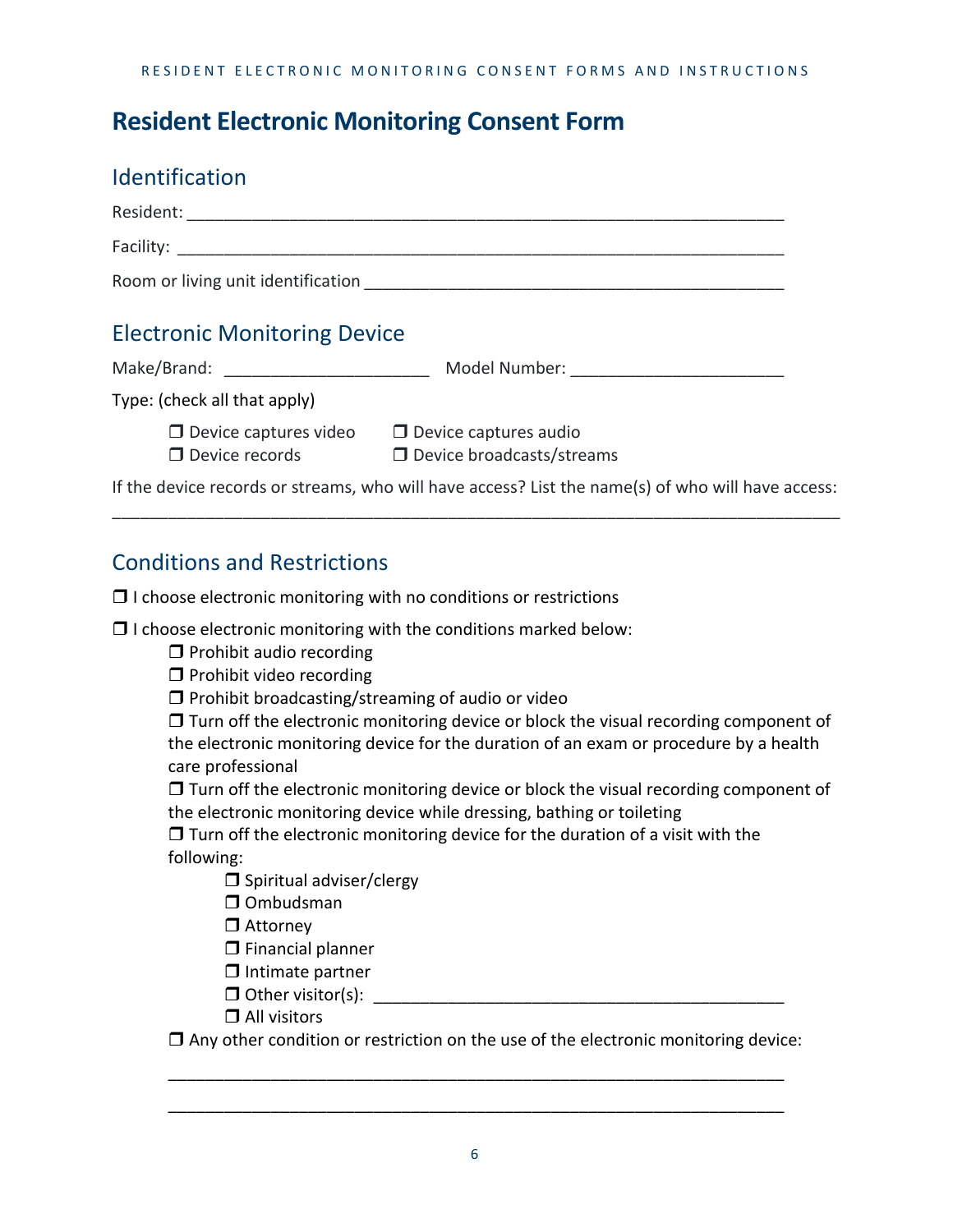## Understanding

I understand that:

- I may only begin to use an electronic monitoring device after I complete this consent form **and** submit it to the facility (**NOTE**: See exceptions on page 8 below).
- I can request to stop electronic monitoring at any time.
- I can add or remove conditions or restrictions at any time.
- No person may access any video or audio recording created through authorized. electronic monitoring without my written consent. Except as required under other law, a recording or copy of a recording may be disseminated for the purpose of addressing health, safety, or welfare concerns of one or more residents.

#### Signature

By signing my name below:

I consent to place and use an electronic monitoring device in my room or living unit.

Signature of Resident:\_\_\_\_\_\_\_\_\_\_\_\_\_\_\_\_\_\_\_\_\_\_\_\_\_ Date:\_\_\_\_\_\_\_\_\_\_\_\_\_\_\_\_\_\_\_\_\_\_\_\_



- If you are giving this Consent form to your facility, the form is complete. You are done and you can give the facility the form.
- **If you are using the 14-day exception, go to the next page and continue.**

| <b>Withdrawing Consent for Electronic Monitoring</b>                                                                                                                                                                                                 |  |
|------------------------------------------------------------------------------------------------------------------------------------------------------------------------------------------------------------------------------------------------------|--|
| After my signature, on the date above, I gave consent to use an electronic monitoring device in<br>my room or living unit. On the date in this box, I am withdrawing my consent to use an<br>electronic monitoring device in my room or living unit. |  |
| Signature of Resident:<br>Date:                                                                                                                                                                                                                      |  |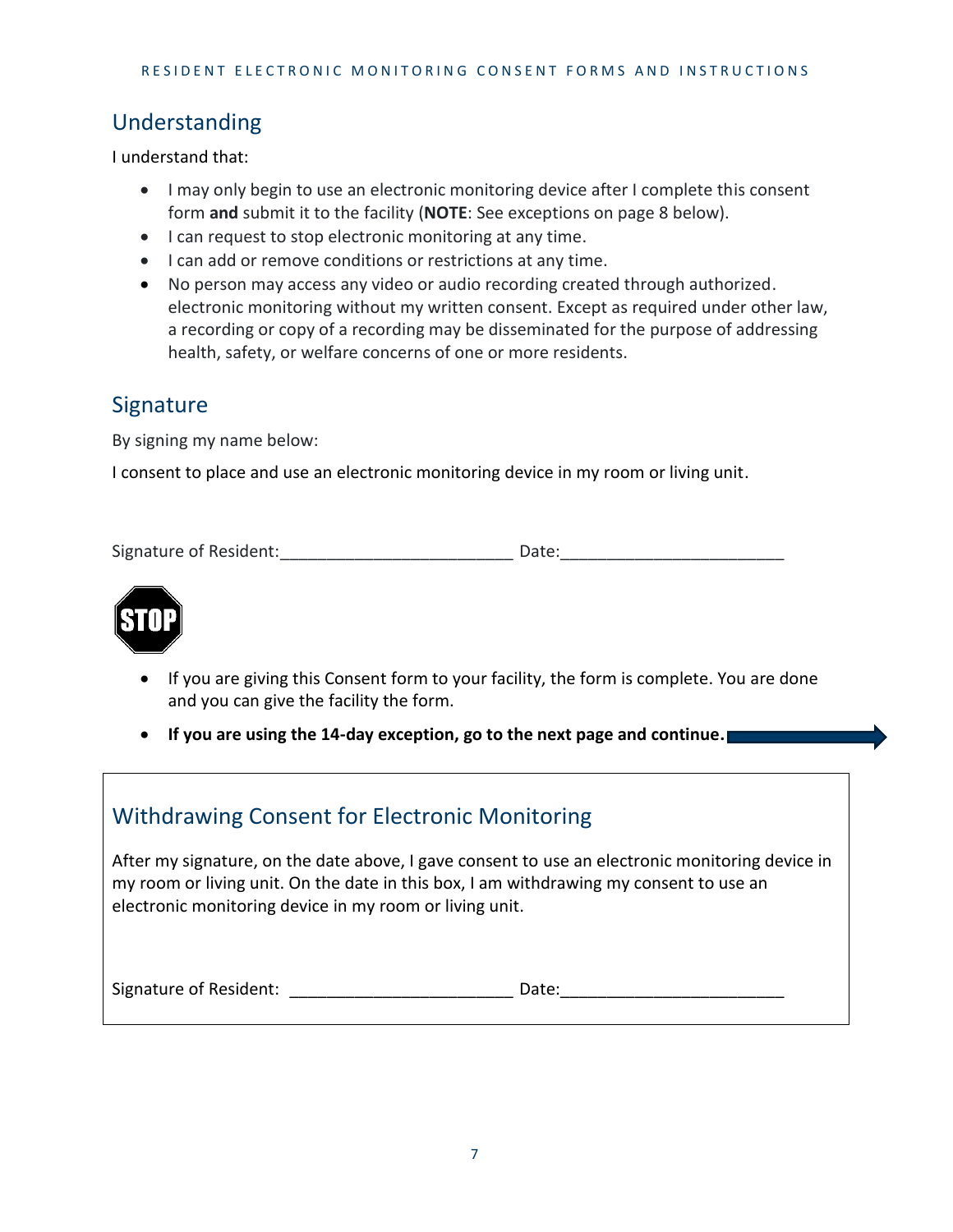## **14-Day Exception to Notify Facility about Electronic Monitoring**

#### **Understanding Related to 14-Day Exception**

I understand that:

- I can place and use an electronic monitoring device for up to 14 days without giving this consent form to the facility if I timely submit a copy of this completed resident consent form to the Office of Ombudsman for Long-Term Care (Ombudsman) **and** one of the following is true:
	- o I reasonably fear retaliation against me by the facility;
	- o There has not been a timely written response from the facility to a written communication from me about a concern that prompted me to place an electronic monitoring device; **or**
	- o I already submitted a report to the Minnesota Adult Abuse Reporting Center or the police regarding the concerns that prompted me to place an electronic monitoring device.
- If my reason for submitting this form to the Ombudsman is because I fear retaliation, I **must** make a report to the Minnesota Adult Abuse Reporting Center, or the police, or both, if I obtain evidence from the electronic monitoring device that suspected maltreatment occurred.
- If I am using the 14 day exception and the facility discovers the electronic monitoring device, the facility may call the Ombudsman with the type, make and model number of the electronic monitoring device to ensure I placed the device. If I do not sign below to give my consent, the Ombudsman will not disclose the information listed in items #1 and #2 below to the facility, which may result in the facility disabling the electronic monitoring device.

#### **And**

• If you use electronic monitoring for more than 14 days, give your consent form and the consent forms of any previous and new roommate to the facility by the 15<sup>th</sup> day.

#### **Signature on 14-Day Exception Form**

By providing my signature below, I give consent to the Ombudsman to disclose to the facility the following information specific about me:

- 1. The Ombudsman received this form from me; and
- 2. The type of electronic monitoring device I placed.

Signature of Resident: The Contract of Resident: The Contract of Resident: